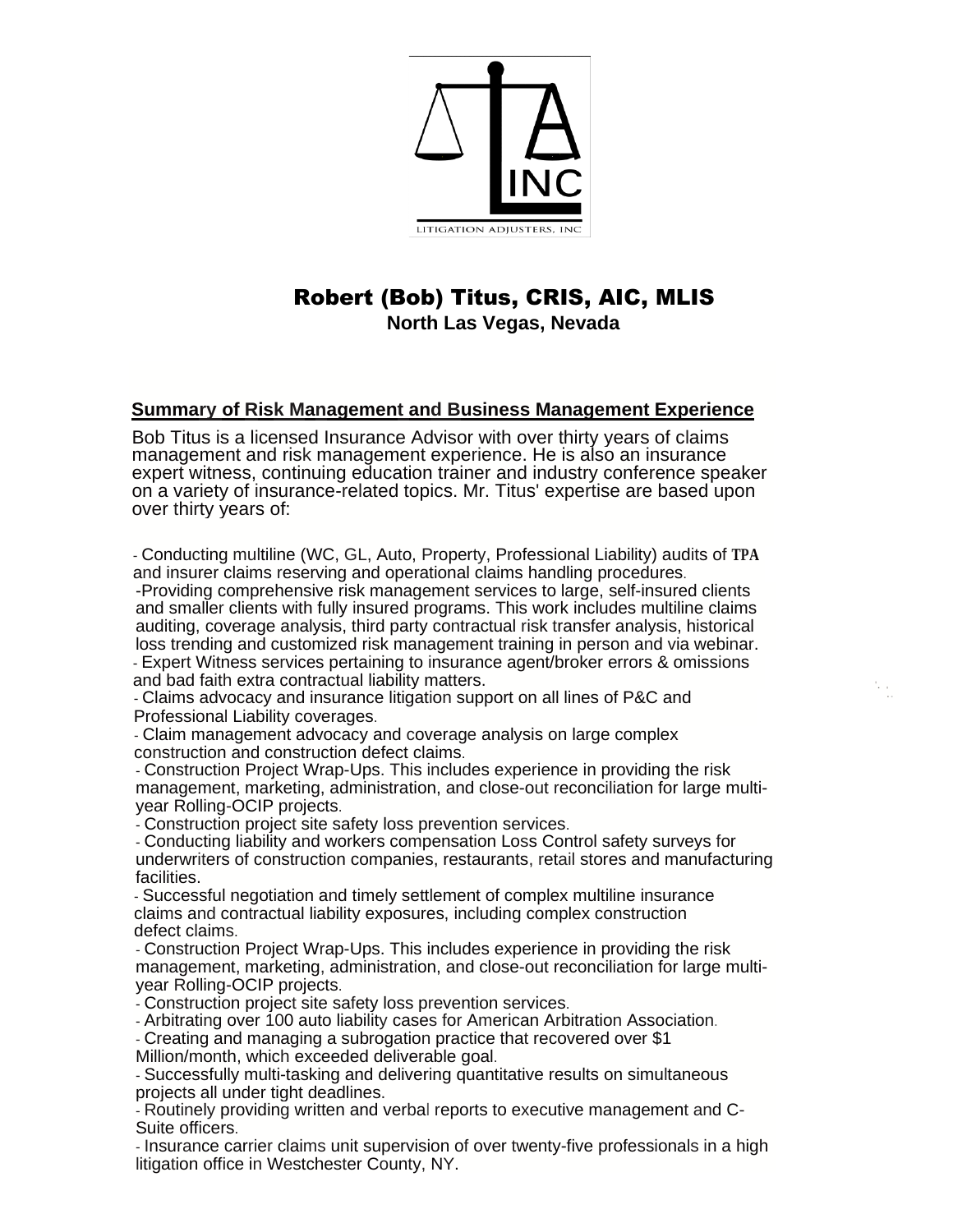

## **October 2020 to Present:**

*Litigation Adjusters Inc.* Monitor Trials, attend Mediations, Mandatory Settlement Conference and Small Claims Hearings.

## **May 2017 - Present:**

*Principal of Risk Analytics, LLC***,** which provides claims and risk management solutions to corporate clients of all sizes, and related expert witness services

## **1997 - April 2017:**

#### *(Director Claims & Management Services for the following insurance brokers: Cross Insurance, Wells Fargo, Marsh and Sedgwick)*

Through 20 years of providing risk management consulting and claims advocacy, Bob has acquired a thorough understanding of multi-line OCIP construction, contractual risk transfer, and property, general and professional liability insurance coverages (D&O, **EPl** and Agent E&O). Clients have included large companies and small local organizations in the construction, higher education, healthcare, public sector, manufacturing, retail and biomedical industries.

# **1986 -1997):**

#### *(Claims Representative and Claims Office Manager for State Farm Insurance Company***)**

- Managed the retention and expenses of outside defense counsel and other vendors.

- Created and managed a subrogation recovery unit, collecting over \$1 Million/month. (Westchester County, NY)

- Managed professional *staff* and completed semi-annual performance evaluations.

(Westchester County, NY, and Acton, MA)

- Arbitrator for the American Arbitration Association, 1990 - 1995

## **Training and Education Instructor (2000 - Present)**

- Conducted national webinars on claims and risk management topics for The Institutes and ExecuSummit during the COVID-19 pandemic.

- Develop and teach insurance and risk management related professional development courses
- On the teaching faculty of the Insurance Library of Boston and Polestar Performance Programs
- Webinar instructor for The Academy of Insurance and the CPCU Society
- Present at national insurance conferences on a variety on insurance/risk management topics

# **Professional Affiliations**

- Risk Insurance Management Society - Boston & Nevada Chapters (RIMS), Member since 2007

- Claims & Litigation Management (ClM) Advisor, Member since 2017
- Boston Association of Claims Executives, 2017-2020
- Arbitrator for the American Arbitration Association, 1990 1995